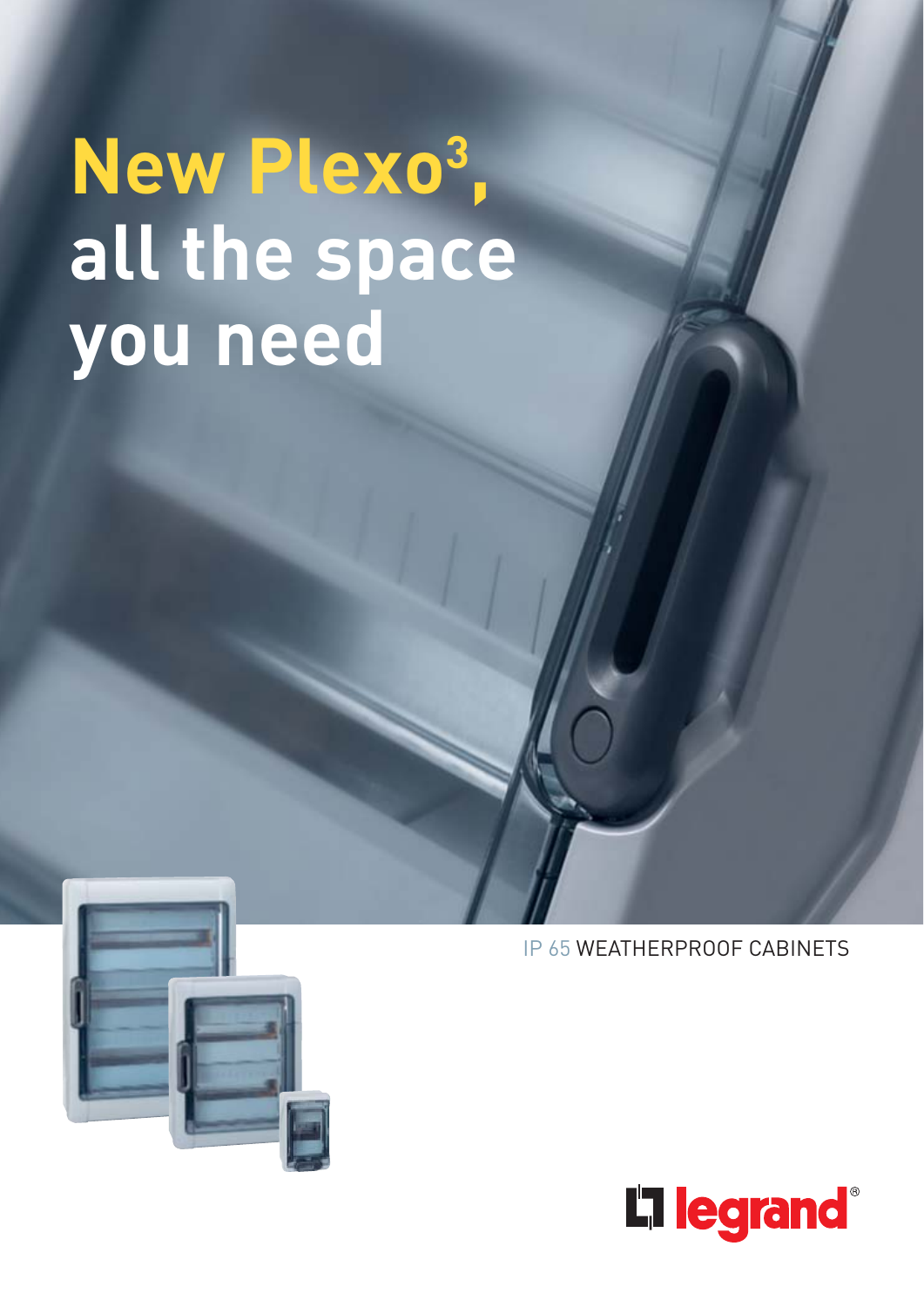## **No constraints on your wiring: plenty of space inside the box**



#### **A wide range of cabinets…**



#### **11 sizes of cabinet**

- 2 to 8 modules
- 12 modules with 1 to 3 rows
- 18 modules with 1 to 4 rows

2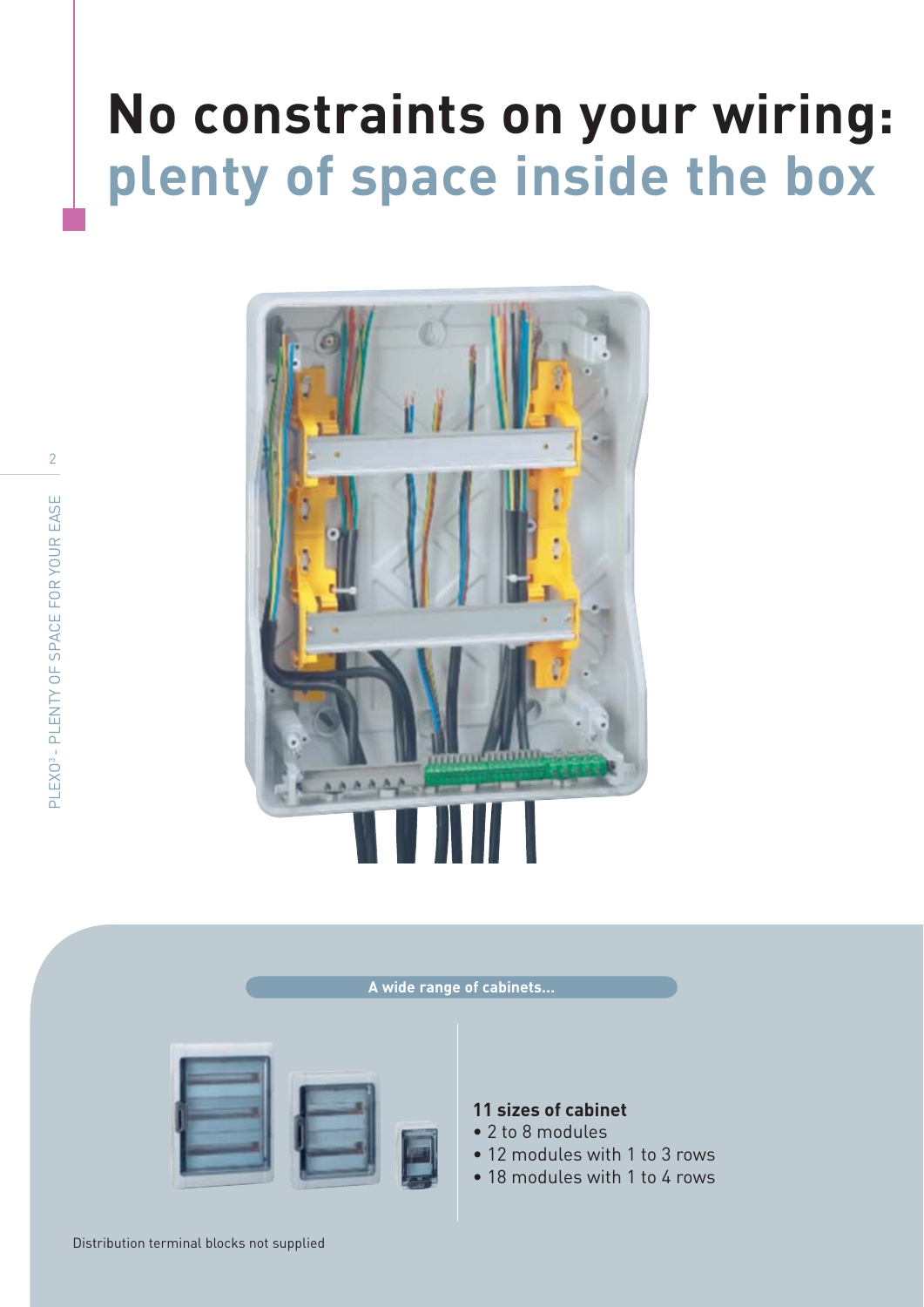

## **Optimised cable runs and cable organisation**



 $\triangle$  Space behind the rails (2-position rail with depth adjustment)



Space between the rails (allowing cables to run easily)



Space at the side

#### **…suitable for all your various configurations**

 $\blacktriangleright$ 

 $\blacktriangleright$ 

 $\blacktriangleright$ 







#### **Plexo3 cabinets can take:**

- LINA 25 pre-drilled plates for integration of non-modular products (transformers, power supplies, etc) in combination with solid faceplates DPX MCCBs on the 2-position rail
- with depth adjustment
- Solid faceplates on which Osmoz industrial control units can be fitted

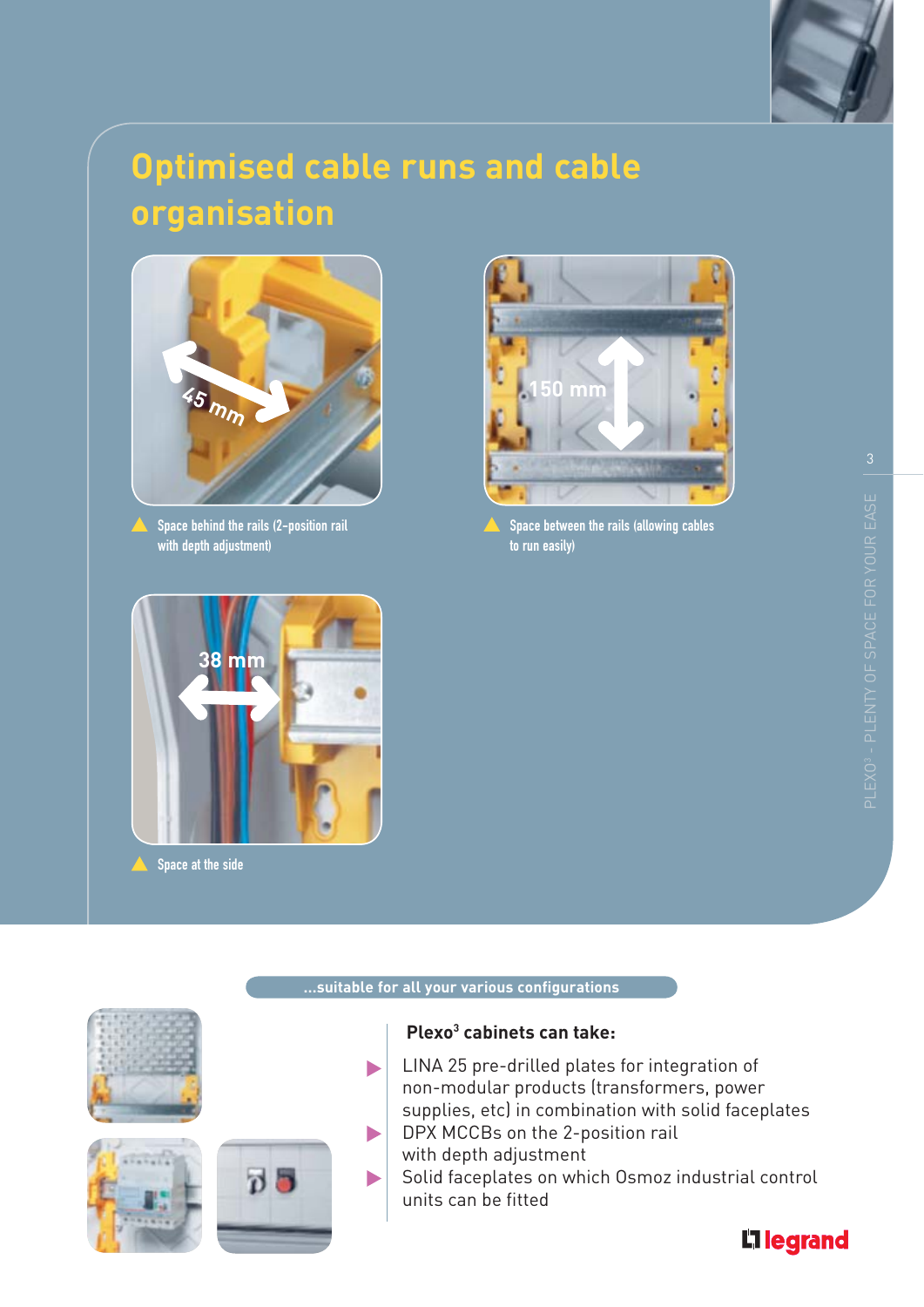## **Maximum convenience and modularity**



4

#### **Fixing the cabinet…**



Each cabinet is equipped with knockout entries for 2 wall-fixing methods:

«Hanging» fixing (1 point in the middle, 2 points at the bottom).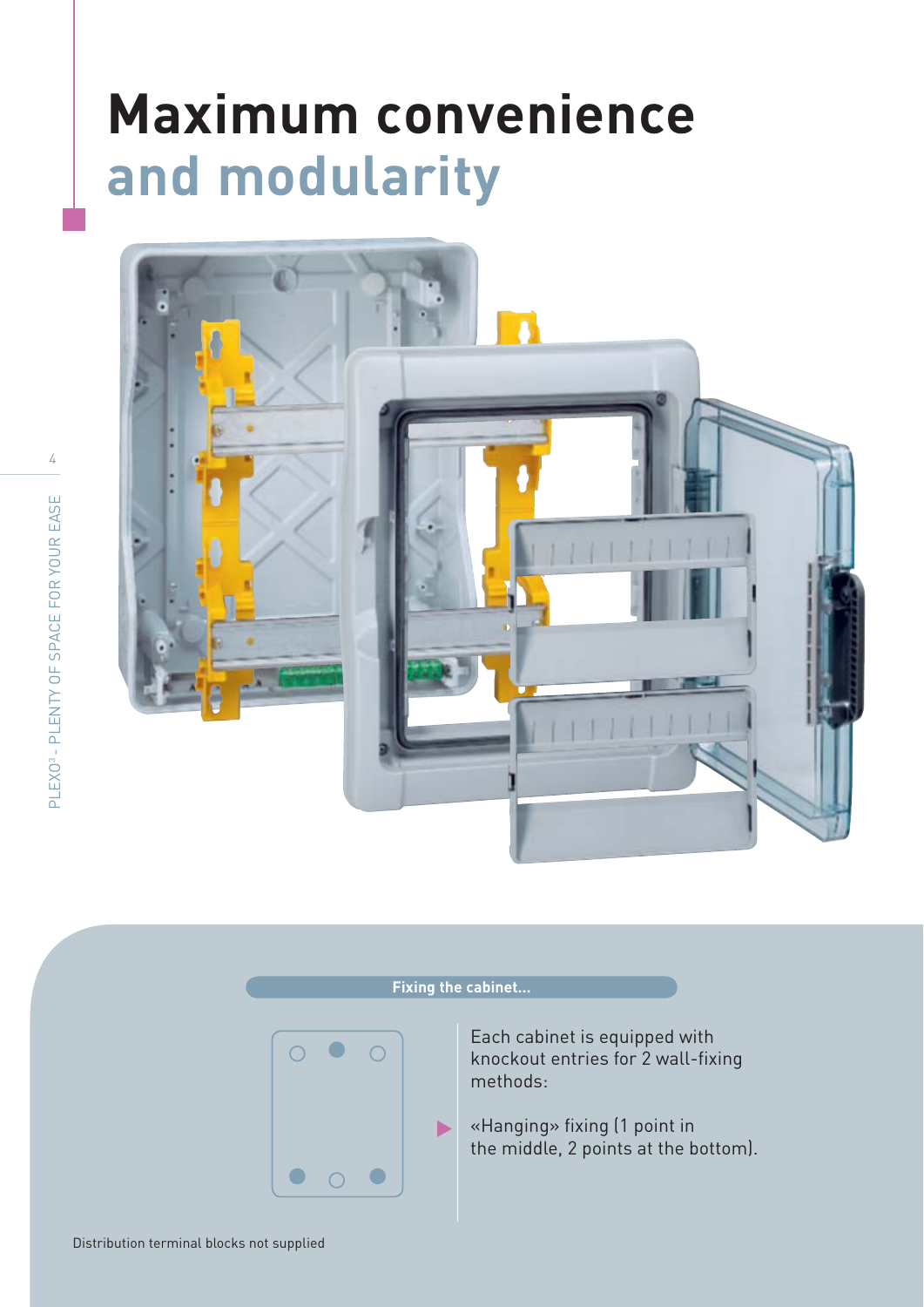

## **Speed and ease of installation**



Removable faceplate: easier maintenance on individual rows



Rails can be removed one by one



Removable chassis for wiring outside the cabinet



Cabinets can be fitted with terminal blocks, which can easily be repositioned, at the top and bottom of the box



**…on the wall**

Adjustable «peripheral» fixing (4 fixing points).

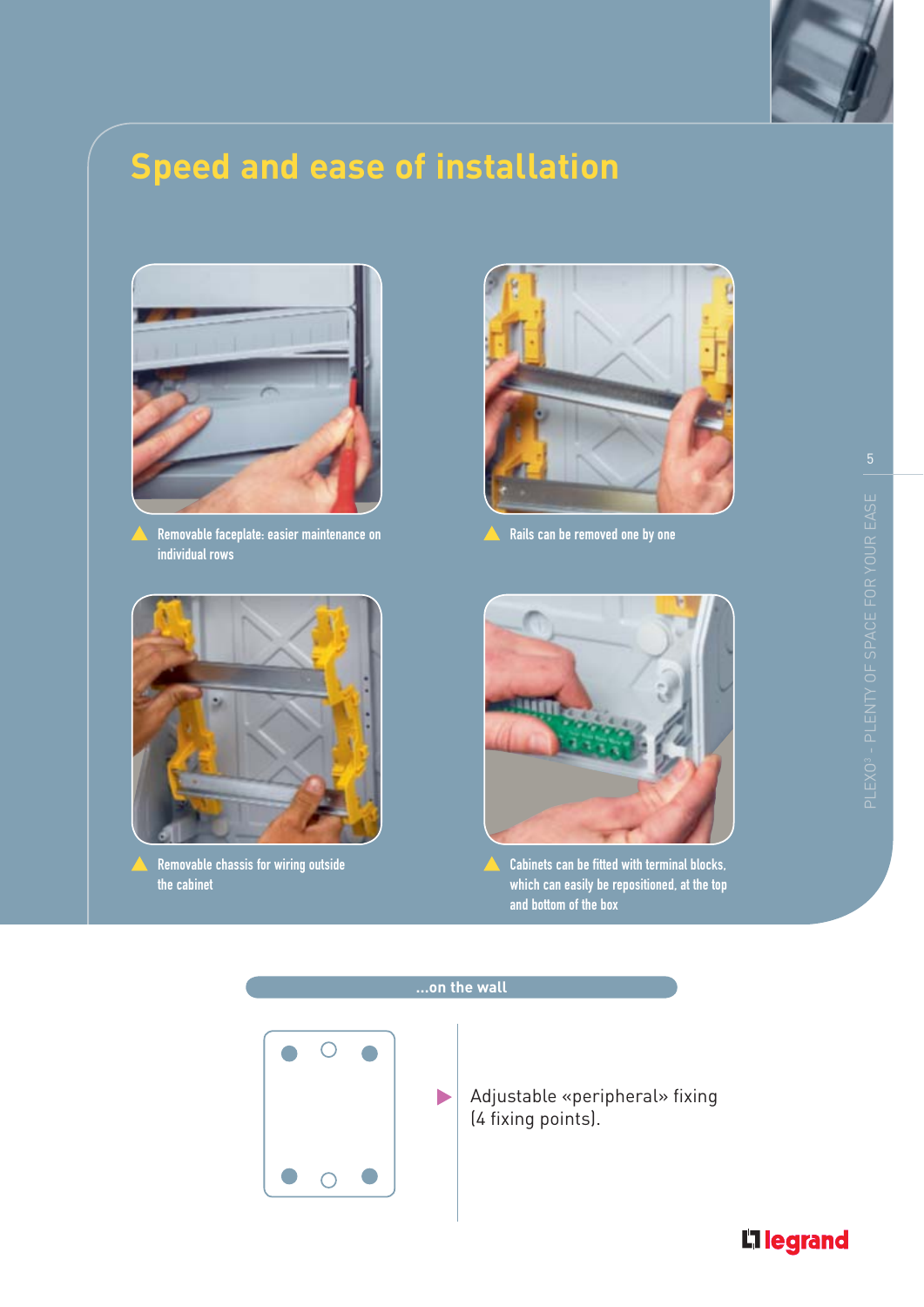## **Fully reversible**



**Door and cabinet fully reversible…**

It makes no difference whether the wiring runs from the top or the bottom.

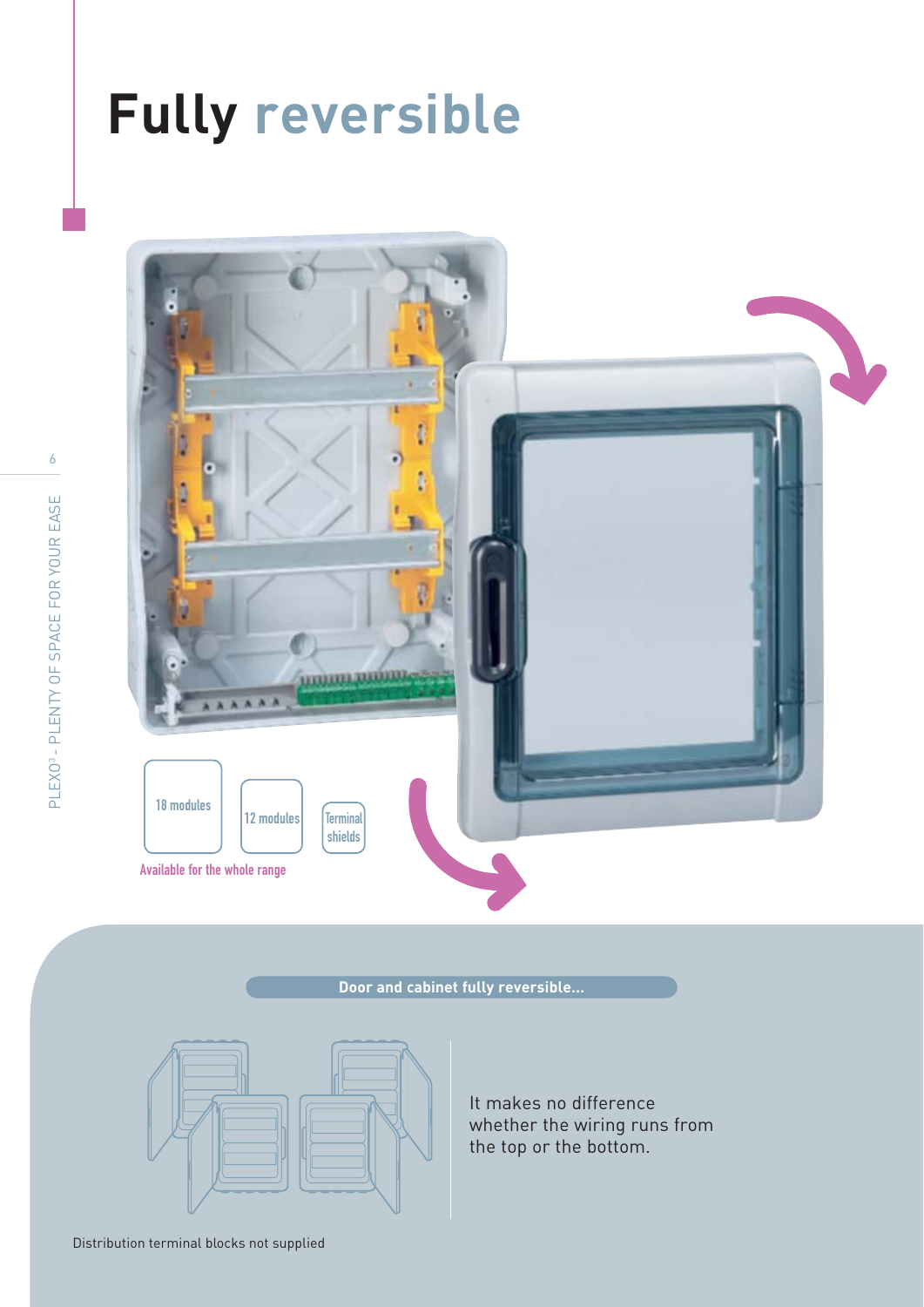

### **Stronger and with better weatherproofing, you can use them on any of your projects**



IP 65: weatherproofing and UV treatment guaranteed for applications in damp places



Flush-mounted handle for better shock protection



IK 09: Enhanced impact resistance (shock-resistant polystyrene)



Double closing point to ensure a good seal

#### **…with guaranteed security**

 $\blacktriangleright$ 





- Lead seals can be placed between the cover and the faceplate or the cover and the back of the cabinet.
- $\blacktriangleright$ Handle can be locked with a key.

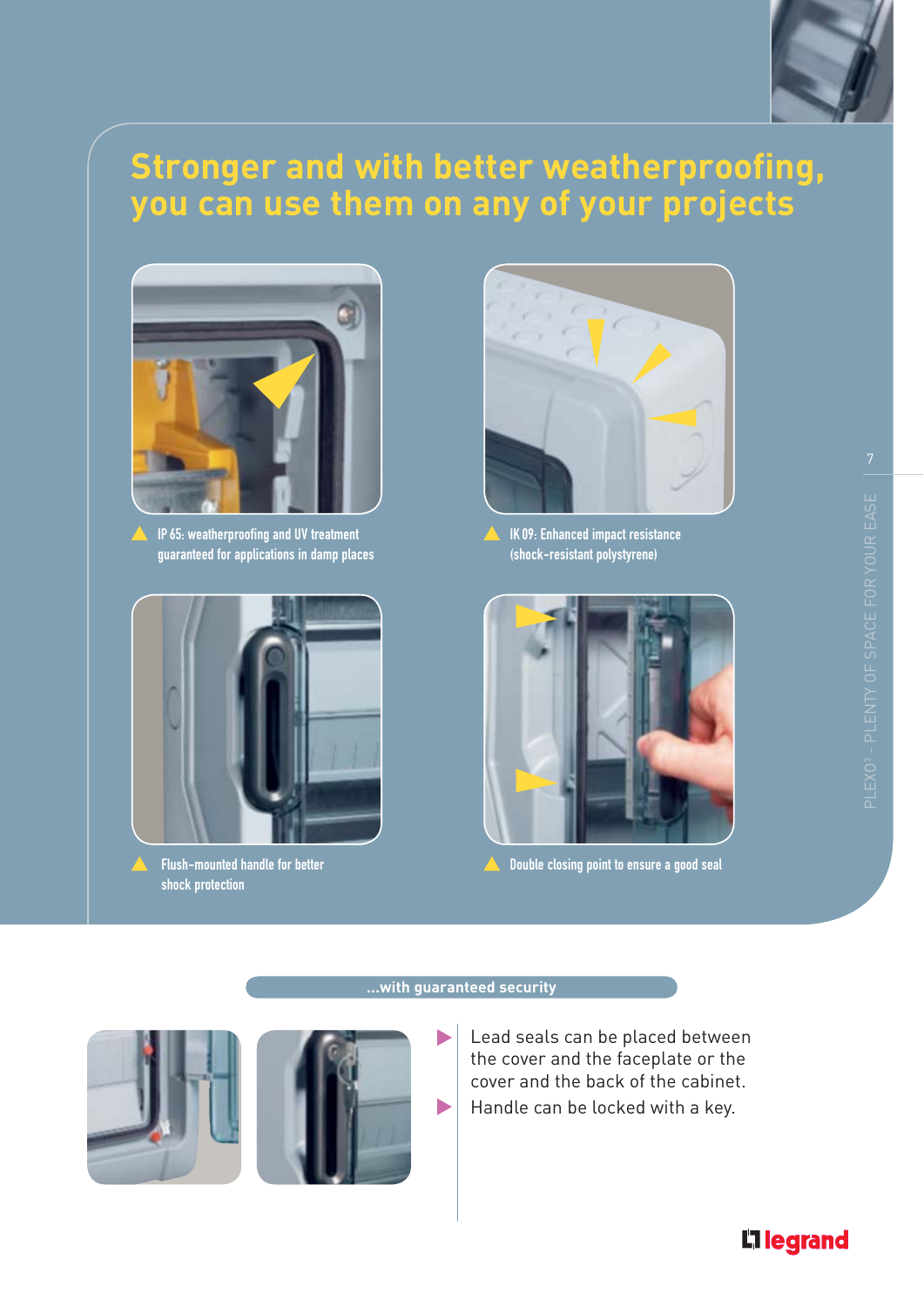## **Multifunction sleeve: maximum versatility**



#### **…thanks to the joining kit**



This joining kit allows cables to be run horizontally or vertically between the multifunction sleeve and the cabinet, or between two cabinets, while maintaining IP 65 protection.

8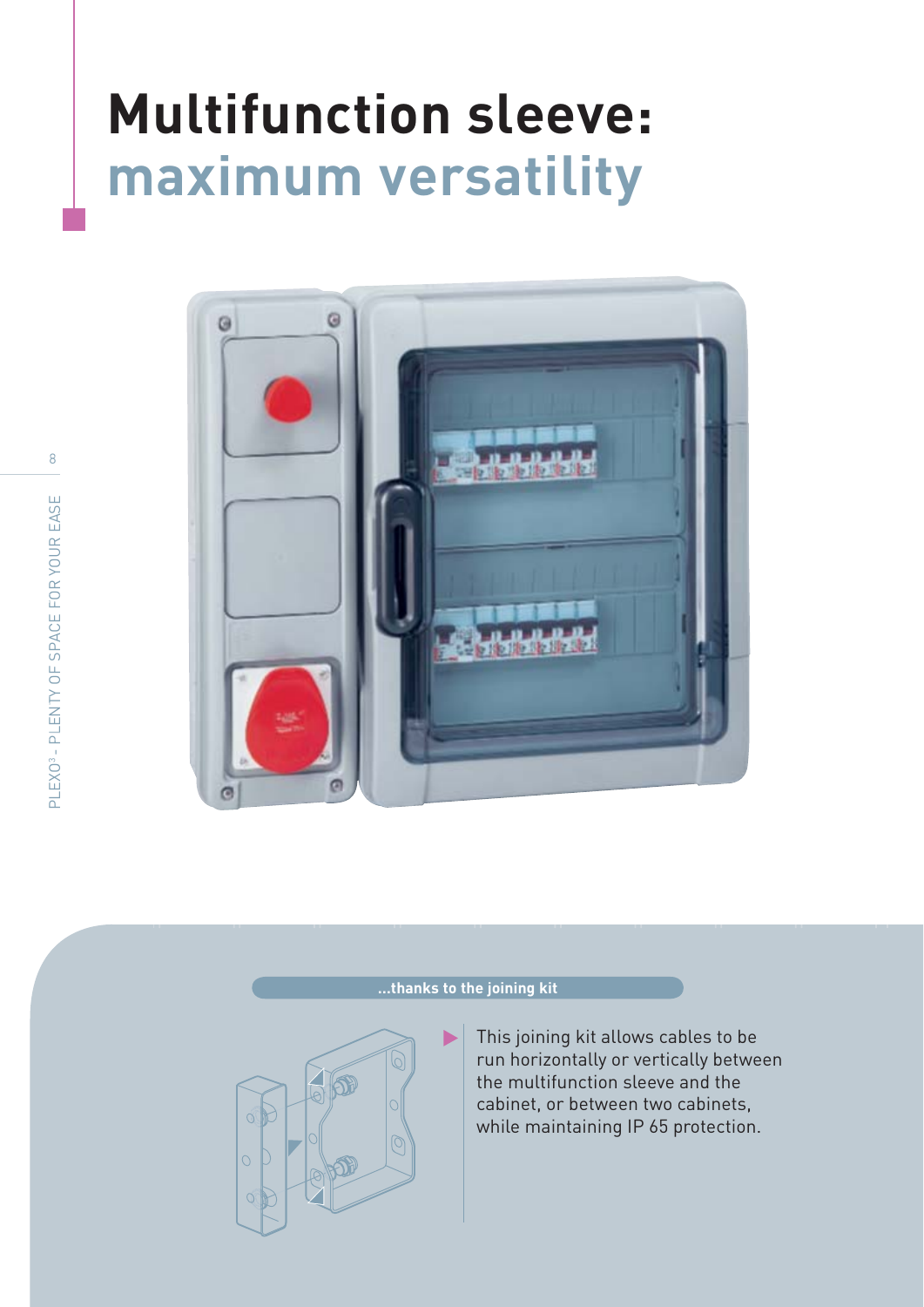

### **Clever accessories that save your time**



Different sizes of direct piercing end caps can be mounted at the top and bottom of the cabinet



Cable glands can be fitted according to your requirements



Knockout cable entries at the top and bottom of the cabinet



Hinges which hold the cover make it easy to access the cables

#### **Direct piercing en caps**

ISO membrane glands can be pierced directly by the cable.

Tool-free fitting and removal.

IP 65, IK 09 guaranteed with the cable inserted. Larger cable capacity than a standard cable gland.

Cable held securely in the membrane gland.

#### **Non-ISO knockout cable entries**

Cable entries which can be also fitted with cable glands (for commercial and industrial applications).

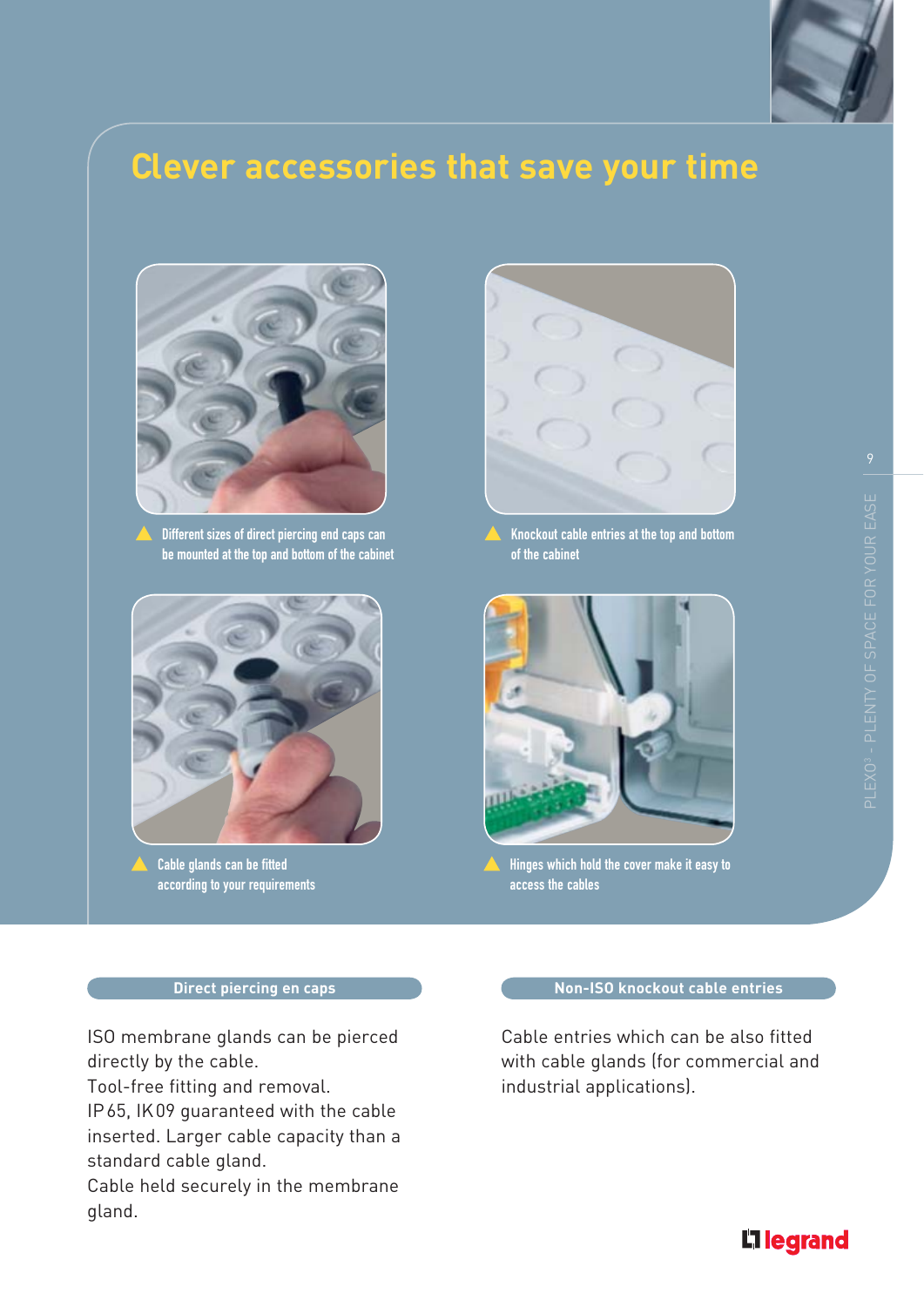### L'I legrand

#### **Plexo3**

**IP 65 weatherproof cabinets, multifunction sleeves and accessories**



6019 94



6018 32



6018 32 + 019 17 019 55 019 66





Self-extinguishing: resistance to incandescent wire 650°C Conform to EN 60439-3

Weatherproof cabinets - IP 65 - IK 09 - Class II

Door and cabinet fully reversible

Removable chassis and faceplates from 2-row versions up 2-position rail for modular products and moulded cases

Spacing between rails 150 mm Can be fitted with perforated plates and solid faceplates for mounting non-modular products

Lockable door handle, sealable cover and faceplate

Shock-resistant polystyrene material Box colour light grey L750A, cover colour dark grey R746A Supplied without terminal blocks

| Pack                               | Cat.Nos                              | Cabinets 2 to 8 module |                               |  |  |  |  |
|------------------------------------|--------------------------------------|------------------------|-------------------------------|--|--|--|--|
| 6<br>6<br>6<br>6                   | 601932<br>601994<br>601996<br>601998 | Number of rows         | Number of modules<br>$2 (+1)$ |  |  |  |  |
| <b>Cabinets 12 modules per row</b> |                                      |                        |                               |  |  |  |  |

|        | ________       |                                 |
|--------|----------------|---------------------------------|
|        | Number of rows | No. of 5-module blanking plates |
| 601831 |                |                                 |
| 601832 |                |                                 |
| 601833 |                |                                 |
|        |                |                                 |

| <b>Cabinets 18 modules per row</b> |  |  |  |  |  |  |
|------------------------------------|--|--|--|--|--|--|
|------------------------------------|--|--|--|--|--|--|

|         | Number of rows | No. of 5-module blanking plates |
|---------|----------------|---------------------------------|
| 6018 35 |                |                                 |
| 601836  |                |                                 |
| 6018 37 |                |                                 |
| 601838  |                |                                 |
|         |                |                                 |

|  | <b>Multifunction sleeves</b>                                                                                                                                                                                                                                                                                                                                            |
|--|-------------------------------------------------------------------------------------------------------------------------------------------------------------------------------------------------------------------------------------------------------------------------------------------------------------------------------------------------------------------------|
|  | Supplied with hinges connecting the cover to the<br>back of the cabinet<br>For use with 12 and 18-module cabinets using<br>joining kit Cat. No 019 67<br>Can be fitted with control units and accessories:<br>P17 16 A and 32 A sockets with standard fixing<br>centres, flush-mounted IP 55 Plexo wiring<br>accessories, Osmoz, modular rail at the back of the<br>box |
|  | <b>Vertical</b><br>019 17 For 2 rows cabinets                                                                                                                                                                                                                                                                                                                           |

1 019 18 For 3 rows cabinets

| Pack                             | Cat.Nos        | <b>Accessories</b>                                                                                                                                                                                              |
|----------------------------------|----------------|-----------------------------------------------------------------------------------------------------------------------------------------------------------------------------------------------------------------|
| $\mathbf{1}$                     | 01966          | <b>Key lock</b><br>$N^{\circ}$ 850                                                                                                                                                                              |
| $\overline{2}$                   | 01967          | Joining kit<br>Allows cables to be run horizontaly or vertically<br>between 2 cabinets or multifunction sleeves while<br>maintaining IP 65 protection                                                           |
| $\mathbf{1}$                     | 01968          | <b>Sealing kit</b><br>Set of 2 sealable terminal shields for cover and 8<br>sealable supports for faceplate                                                                                                     |
| 1                                | 01969          | <b>Fixing lugs</b><br>Set of 4 wall mounting lugs                                                                                                                                                               |
| 20                               | 019 61         | <b>Blanking plates</b><br>5, separable into modules or 1/2 module<br>Grey R746A                                                                                                                                 |
| $\mathbf{1}$                     | 019 55         | Direct piercing end caps<br>Pack consisting of 2 Ø32 mm ISO end caps,<br>5 Ø25 mm ISO end caps and 10 Ø20 mm ISO end<br>caps                                                                                    |
| $\overline{c}$<br>$\overline{a}$ | 019 65         | <b>Plain faceplates</b><br>019 64 For 12 modules cabinets<br>For 18 modules cabinets                                                                                                                            |
| 1<br>$\overline{1}$              | 01962<br>01963 | <b>Perforated plates</b><br>Allow the DIN rail to be replaced with a LINA 25<br>plate when integrating non-modular products<br>For 12 modules cabinets, Height 150 mm<br>For 18 modules cabinets, Height 150 mm |
| $\overline{2}$                   | 01970          | <b>Hinges</b><br>Set of 2 hinges connecting the back of the cabinet to<br>the cover                                                                                                                             |
|                                  |                |                                                                                                                                                                                                                 |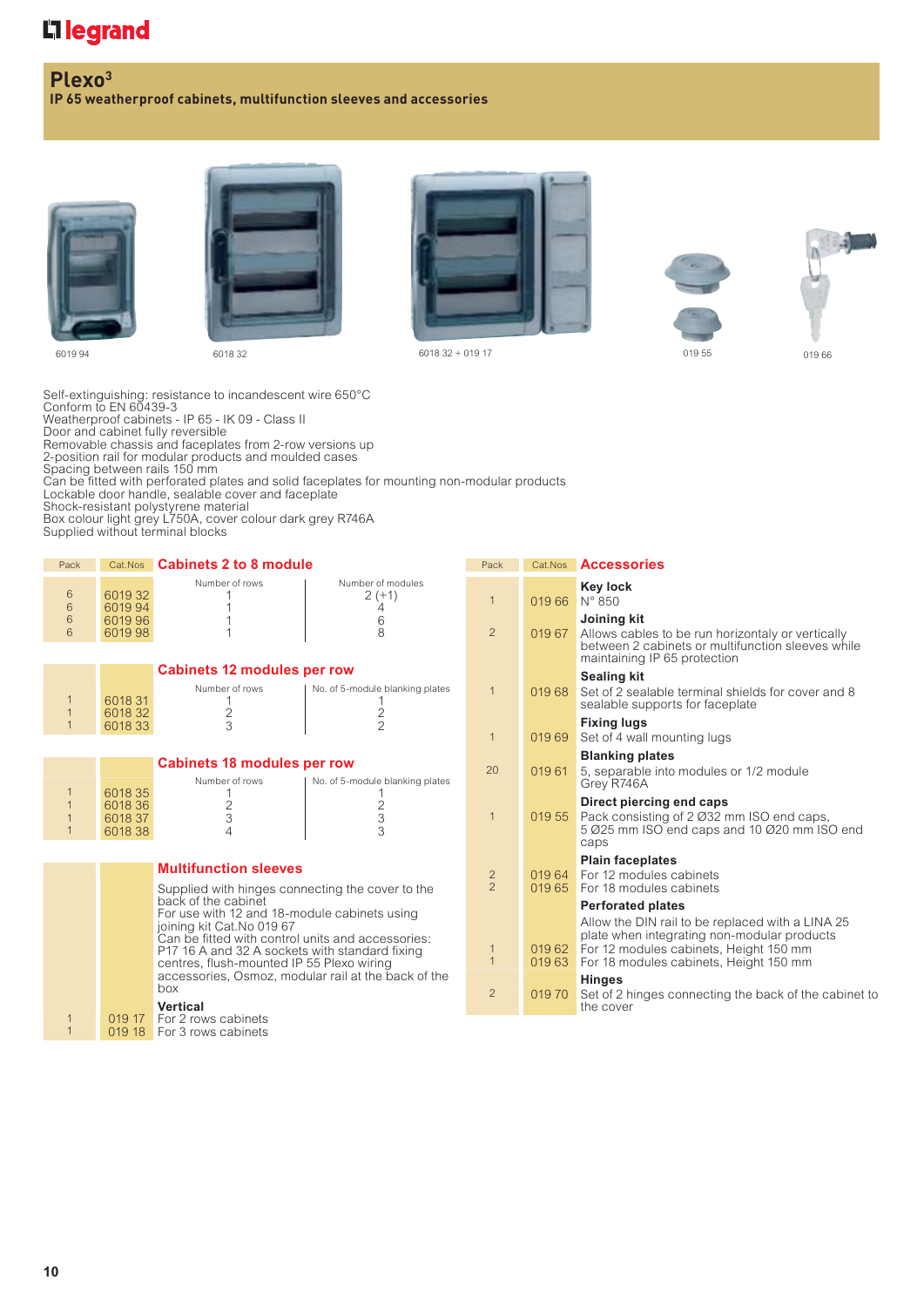#### **Plexo3**

**IP 65 weatherproof cabinets, multifunction sleeves and accessories**





| Cat.No  | Dimensions (mm) |     |     |     |     |  |  |
|---------|-----------------|-----|-----|-----|-----|--|--|
|         | A               | в   | c   | D   | Е   |  |  |
| 601932  | 109             | 93  | 174 | 94  |     |  |  |
| 601994  | 115.6           | 128 | 200 | 120 |     |  |  |
| 6019 96 | 115.6           | 164 | 200 | 120 | 70  |  |  |
| 601998  | 115.6           | 200 | 200 | 120 | 106 |  |  |

#### **Cabinets 12 and 18 modules**



| Cat.No  | <b>Dimensions (mm)</b> |     |     |     |     |  |
|---------|------------------------|-----|-----|-----|-----|--|
|         | A                      | B   | c   | D   | Е   |  |
| 601831  | 141                    | 340 | 282 | 180 | 180 |  |
| 601832  | 161                    | 340 | 432 | 330 | 180 |  |
| 601833  | 161                    | 340 | 622 | 480 | 180 |  |
| 6018 35 | 141                    | 448 | 282 | 180 | 288 |  |
| 601836  | 161                    | 448 | 432 | 330 | 290 |  |
| 601837  | 161                    | 448 | 622 | 480 | 290 |  |
| 601838  | 161                    | 448 | 822 | 680 | 290 |  |

#### ■ **Vertical multifunction sleeves**



| Cat.No | А   | Dimensions (mm)<br>R |
|--------|-----|----------------------|
| 019 19 | 137 | 432                  |
| 019 20 | 137 | 622                  |

#### ■ **Dimensions** ■ **Number of knockouts on each side**

| Cat.No  | <b>Top/bottom</b> |                          |                          | Left/right                   |                              |                              |
|---------|-------------------|--------------------------|--------------------------|------------------------------|------------------------------|------------------------------|
|         | Ø20 mm            | Ø25 mm                   | Ø32 mm                   | Ø20 mm                       | Ø25 mm                       | Ø32 mm                       |
| 601932  | 2                 |                          |                          |                              |                              |                              |
| 601994  | $\mathfrak{D}$    |                          | $\overline{\phantom{a}}$ | $\overline{\phantom{0}}$     | $\overline{\phantom{a}}$     | $\overline{\phantom{a}}$     |
| 6019 96 | $\overline{4}$    |                          | $\overline{a}$           | $\overline{2}$               | $\overline{\phantom{a}}$     | $\qquad \qquad$              |
| 601998  | 6                 |                          |                          | $\overline{\phantom{0}}$     | $\qquad \qquad \blacksquare$ | $\qquad \qquad \blacksquare$ |
| 601831  | $\overline{7}$    | $\overline{\phantom{0}}$ | $\overline{2}$           | $\qquad \qquad \blacksquare$ | $\qquad \qquad$              | $\overline{2}$               |
| 601832  | 13                | $\overline{\phantom{0}}$ | $\mathfrak{D}$           | $\overline{\phantom{a}}$     | $\qquad \qquad$              | 3                            |
| 601833  | 13                | $\overline{\phantom{0}}$ | $\mathfrak{D}$           | $\overline{\phantom{a}}$     | $\overline{\phantom{a}}$     | $\overline{4}$               |
| 6018 35 | 12                | $\overline{\phantom{0}}$ | 3                        | $\qquad \qquad =$            | $\qquad \qquad =$            | $\mathfrak{p}$               |
| 6018 36 | 13                | $\overline{4}$           | 3                        | $\qquad \qquad =$            | $\qquad \qquad$              | 3                            |
| 601837  | 13                | $\overline{4}$           | 3                        | $\overline{\phantom{a}}$     | $\qquad \qquad$              | $\overline{4}$               |
| 601838  | 13                | 4                        | 3                        | $\overline{\phantom{a}}$     |                              | 5                            |

#### ■ Old/new range cross reference table

| <b>Old Plexo</b><br><b>Cat.Nos</b> | New Plexo <sup>3</sup><br><b>Cat.Nos</b> | <b>Number</b><br>of rows | <b>Total number</b><br>of modules |  |  |  |  |
|------------------------------------|------------------------------------------|--------------------------|-----------------------------------|--|--|--|--|
|                                    | <b>Cabinets 2 to 8 modules</b>           |                          |                                   |  |  |  |  |
| 01732                              | 601932                                   | $\overline{1}$           | $2 (+1)$                          |  |  |  |  |
| 01734                              | 601994                                   |                          | $\overline{4}$                    |  |  |  |  |
| 01736                              | 601996                                   |                          | 6                                 |  |  |  |  |
| 01738                              | 601998                                   | 1                        | $\overline{8}$                    |  |  |  |  |
|                                    | <b>Cabinets 12 modules per row</b>       |                          |                                   |  |  |  |  |
| 01741                              | 601831                                   | $\overline{1}$           | 12                                |  |  |  |  |
| 01742                              | 601832                                   | $\mathfrak{p}$           | 24                                |  |  |  |  |
| 01743                              | 601833                                   | 3                        | 36                                |  |  |  |  |
| <b>Cabinets 18 modules per row</b> |                                          |                          |                                   |  |  |  |  |
| $\blacksquare$                     | 6018 35                                  | 1                        | 18                                |  |  |  |  |
| 017 45                             | 601836                                   | $\mathfrak{p}$           | 36                                |  |  |  |  |
| 01746                              | 601837                                   | 3                        | 54                                |  |  |  |  |
|                                    | 601838                                   | $\overline{A}$           | 72                                |  |  |  |  |